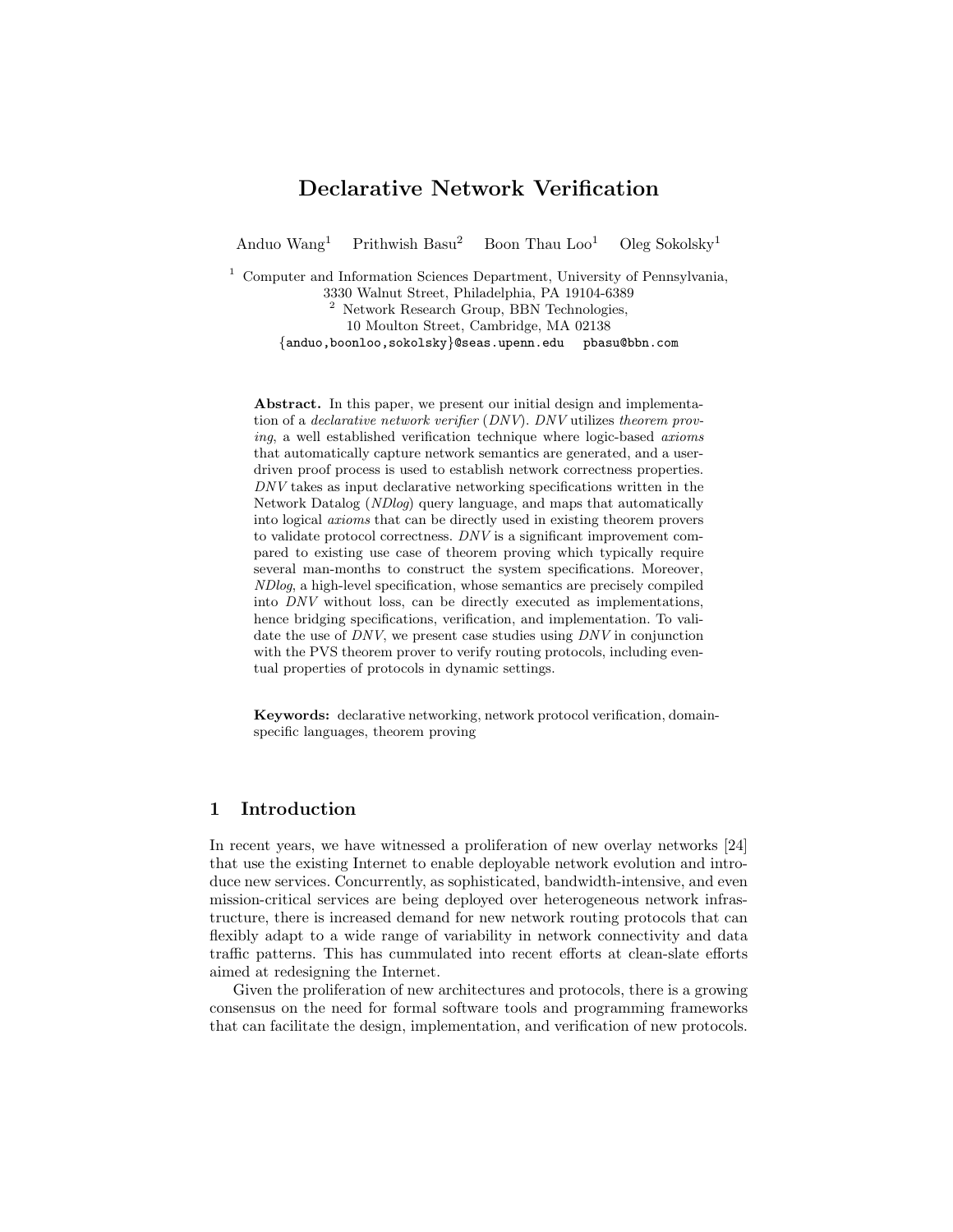This has lead to several recent proposals broadly classified as: (1) algebraic and logic frameworks [11, 9] that enable protocol correctness in the design phase; (2) testing platforms [16, 27] that provide mechanisms for runtime verification and distributed replay, and (3) programming toolkits  $[8, 14]$  that enable network protocols to be specified, implemented, and model-checked.

In this paper, we present our initial design and implementation of a declarative network verifier (DNV). Our work is a significant step towards bridging network specifications, protocol verification, and implementation within a common language and system. DNV achieves this unified capability via the use of *declara*tive networking [20, 19, 18], a declarative domain-specific approach for specifying and implementing network protocols, and theorem proving, a well established verification technique based on logical reasoning.

In declarative networking, network protocols are specified using a declarative logic-based query language called Network Datalog (NDlog). In prior work, it has been shown that traditional routing protocols can be specified in a few lines of declarative code [20], and complex protocols such as Chord DHT [31] in orders of magnitude less code [19] compared to traditional imperative implementations. This compact and high-level specifications enables rapid prototype development, ease of customization, optimizability, and the potentiality for protocol verification. When executed, these declarative networks result in efficient implementations, as demonstrated by the  $P2$  declarative networking system [1].

Recent significant advances in model checking of network protocol implementations include *MaceMC* [13] and *CMC* [7]. Compared to these proposals, DNV has the advantage that it achieves complete verification for networks of arbitrary size, a long-standing challenge in any practical network verification system. Incomplete verification is a common limitation in MaceMC and CMC due to the the state-explosion problem, particularly when used to verify large networks with complex protocol behavior. In addition, since DNV directly verifies declarative networking specifications, an explicit model extraction step via execution exploration is not required.

This paper makes the following two contributions. First, we propose DNV, a declarative network verifier that leverages declarative networking's connection to logic programming to automatically compile high-level NDlog program into formal specifications as axioms without semantics loss, which can be further used in a theorem prover to validate protocols. A semi-automated proof guided by the user is then carried out and mechanically checked in a general-purpose theorem prover to establish the protocol correctness properties. High-level NDlog programs that have been verified in DNV can be directly executed as implementations, hence bridging specifications and implementations within a unified declarative framework.

Second, we demonstrate that DNV enables the verification of network protocols in dynamic settings, where protocols continuously update network state based on incoming network events. DNV achieves this via its use of declarative networking which incorporates the notion of periodic soft-state [26] maintenance of network state into its query language and semantics. Soft state is central and critical in networking implementations because in a very simple manner it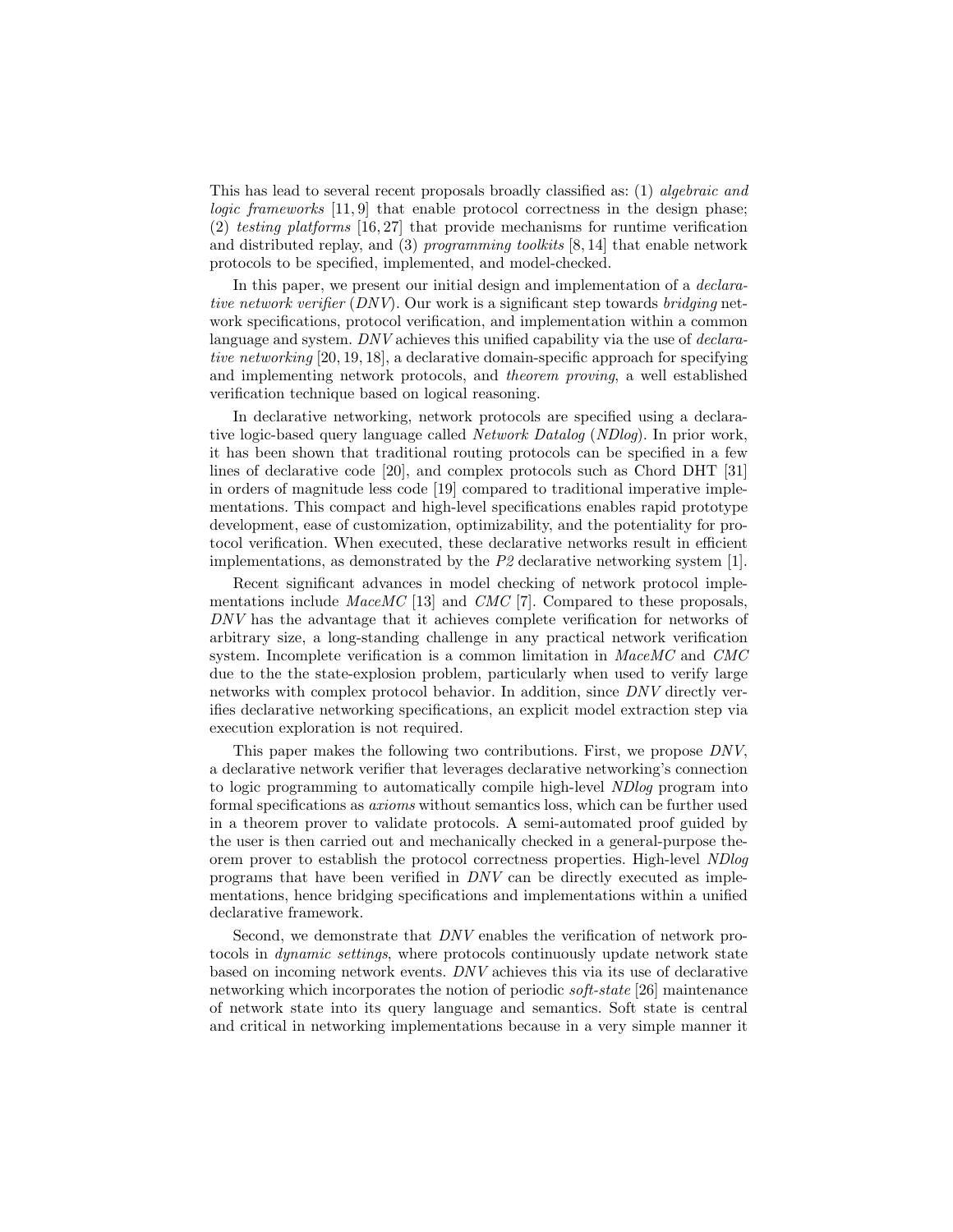provides eventually correct semantics in the face of reordered messages, node disconnection, and other unpredictable occurrences.

DNV aims to provide a practical solution towards network protocol verification, one that achieves a unifying framework that combines specifications, verification, and implementation. Our work is a significant improvement over existing usage of theorem proving [12, 10] which typically require several manmonths to develop the system specifications, a step that DNV reduces to a few hours through the use of declarative networking. To our best knowledge, DNV is also one of the first attempts at using theorem proving to verify eventual semantics of protocols in dynamic settings.

## 2 Background: Declarative Networking

In this section, we will provide a brief overview of declarative networking. Interested readers are referred to references [20, 19, 18, 17] for more details.

### 2.1 Datalog Language

Declarative networks are specified using Network Datalog (NDlog), a distributed logic-based recursive query language first introduced in the database community for querying network graphs. NDlog is primarily a distributed variant of Datalog. We first provide a short review of Datalog, following the conventions in Ramakrishnan and Ullman's survey [25]. A Datalog program consists of a set of declarative *rules*. Each rule has the form  $p : -q1, q2, \ldots, qn$ , which can be read informally as "q1 and q2 and  $\ldots$  and qn implies p". Here, p is the head of the rule, and q1, q2,...,qn is a list of literals that constitutes the body of the rule. Literals are either predicates with attributes (which are bound to variables or constants by the query), or boolean expressions that involve function symbols (including arithmetic) applied to attributes. In Datalog, rule predicates can be defined with other predicates in a cyclic fashion to express recursion. The order in which the rules are presented in a program is semantically immaterial; likewise, the order predicates appear in a rule is not semantically meaningful. Commas are interpreted as logical conjunctions (AND). The names of predicates, function symbols, and variable names begin with an upper letter, while constants names begin with an lowercase letter. An optional Query rule specifies the output of interest (i.e. result tuples).

#### 2.2 Path-vector Protocol

We present an example NDlog program that implements the *path-vector* protocol [23], a standard textbook route protocol used for computing paths between any two nodes in the network.

p1 path $(\mathbb{GS}, D, P, C)$ :- link $(\mathbb{GS}, D, C)$ ,  $P=f_$ init $(S, D)$ . p2 path(@S,D,P,C):- link(@S,Z,C1), path(@Z,D,P2,C2),C=C1+C2, P=f\_concatPath(Z,P2), f\_inPath(P2,S)=false. p3 bestPathCost(@S,D,min<C>):-path(@S,D,P,C). p4 bestPath(@S,D,P,C):- bestPathCost(@S,D,C), path(@S,D,P,C). Query bestPath(@S,D,P,C).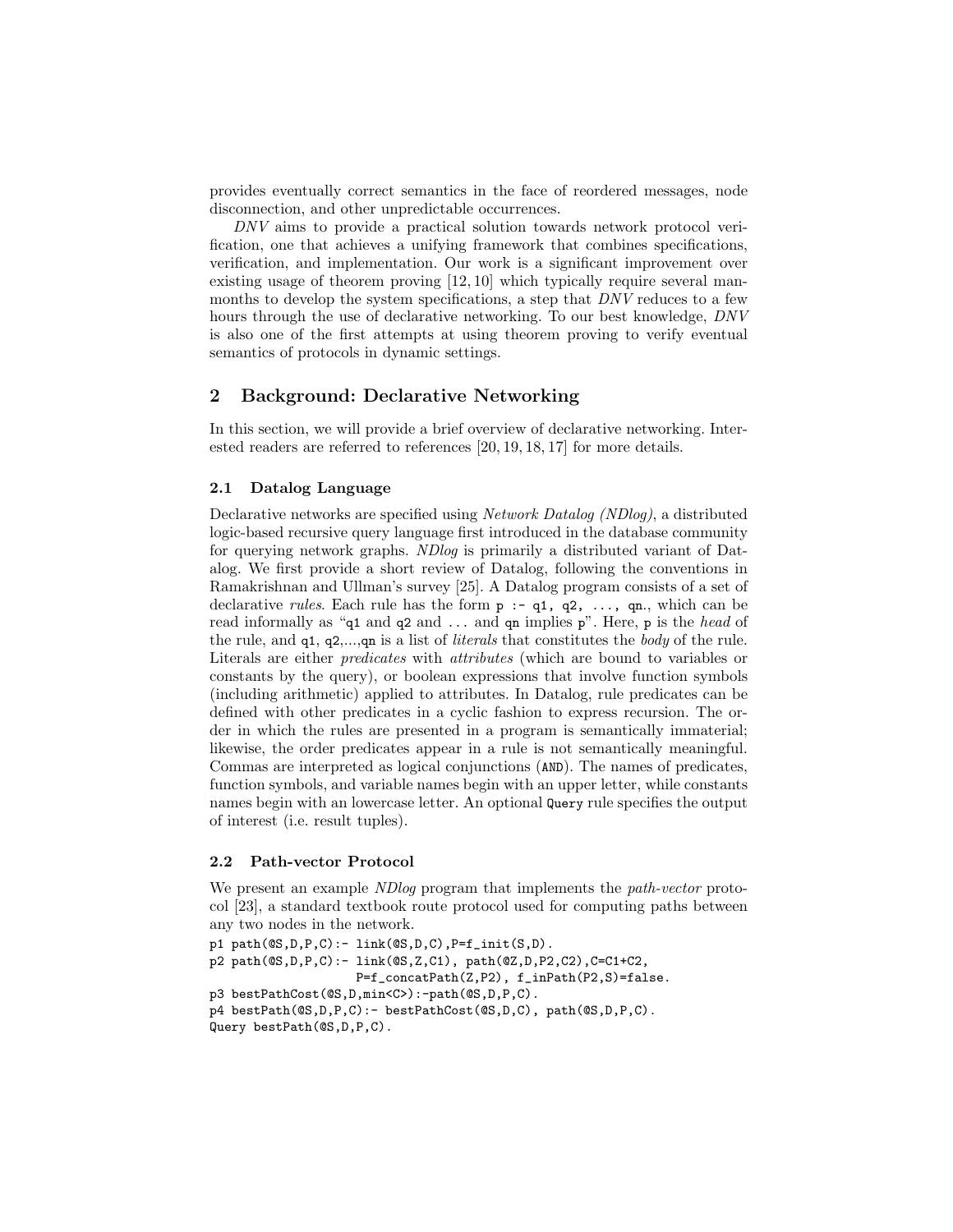The program takes as input  $link(\mathcal{CS},D,C)$  tuples, where each tuple corresponds to a copy of an entry in the neighbor table, and represents an edge from the node itself  $(S)$  to one of its neighbors  $(D)$  of cost c. NDlog supports a location specifier in each predicate, expressed with  $\circ$  symbol followed by an attribute. This attribute is used to denote the source location of each corresponding tuple. For example, link tuples are stored based on the value of the S field.

Rules p1-p2 recursively derive path(@S,D,P,C) tuples, where each tuple represents the fact that the path from S to D is via the path P with a cost of C. Rule p1 computes one-hop reachability trivially given the neighbor set of S stored in link(@S,D,C). Rule P2 computes transitive reachability as follows: if there exists a link from S to Z with cost C1, and Z knows about a shortest path P2 to D with cost  $C2$ , then transitively,  $S$  can reach  $D$  via the path  $f_{concentPath}(Z,P2)$ with cost  $C1+C2$ . Note that  $p1-p2$  also utilizes two list manipulation functions to maintain path vector  $p: f\text{-init}(S,D)$  initializes a path vector with two elements S and D, while f\_concatPath(Z,P2) prepends Z to path vector P2.

Rules p3-p4 take as input hop tuples generated by rules p1-p2, and then derive the hop along the path with the minimal cost for each source/destination pair. The output of the program is the set of bestPathHop( $\mathcal{CS}, D, Z, C$ ) tuples, where each tuple stores the next hop Z along the shortest path from S to D. To prevent computing paths with cycles, an extra predicate  $f.inPath(P, S) = false$  is used in rule p2, where the function  $f \nin Path(P, S)$  returns true if node S is in the path vector P.

The execution model of declarative networks is based on a distributed variant of the standard evaluation technique for Datalog programs that is commonly known as  $semi\text{-}naïve$  (SN) evaluation [18], with modifications to enable pipelined asynchronous evaluation suited to a distributed setting. Reference [18] provides details on the implementation and execution model of declarative networking.

For the purposes of formal verification, we do not consider the location specifiers within the proof. This does not affect the program in terms of the set of eventual facts being generated but does affect the notion of data distribution. Our extended technical report [32] elaborate this issue in greater detail.

## 3 Overview of DNV

Figure 1 provides an overview of DNV's basic approach towards unifying specifications, verification, and implementation within a common declarative framework. DNV takes as input NDlog program specifications of the declarative protocol (see Section 2 for an example). Since most theorem provers leverage type information, DNV further includes a Type Schema with the NDlog program specifications. This is not unlike a database-like schema storing the attribute types of all network state being used.

In order to carry out the formal verification process, the NDlog programs and schema information are automatically compiled into formal specifications recognizable by a standard theorem prover (e.g. PVS [21], Coq [3]) using the axiom generator. As depicted in the left-part of Figure 1, At the same time, the protocol designer specifies high-level invariant properties of the protocol to be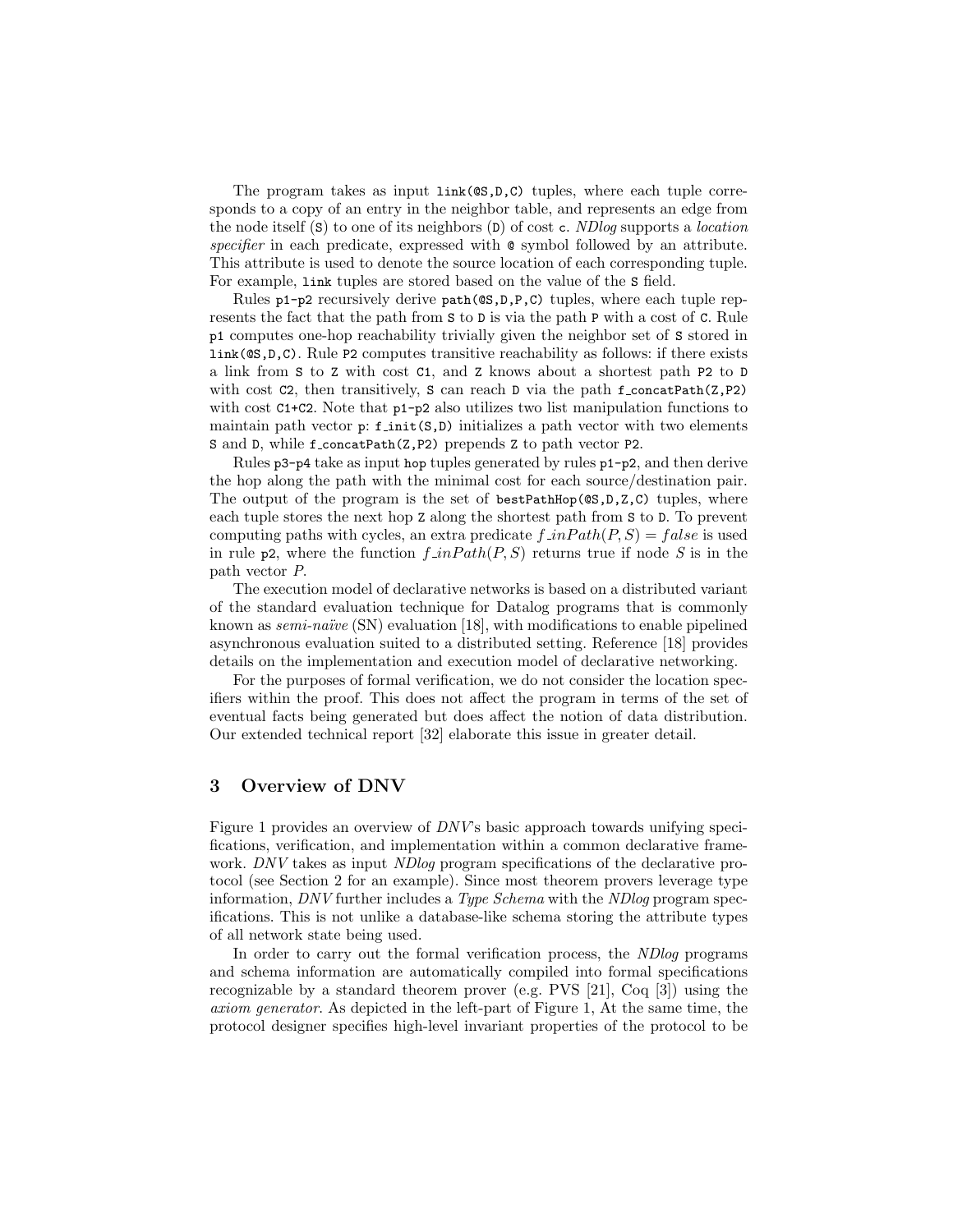

Fig. 1. DNV overview block diagram. Arrows denote flow of information.

checked via two mechanisms: invariants can be written directly as theorems into the theorem prover, or expressed as NDlog rules which are then automatically translated into theorems using the axiom generator. The first approach increases the expressiveness of invariant properties, where one can reason with invariants that can be only expressible in higher order logic. The second approach has restricted expressiveness based on NDlog's use of Datalog, but has the added advantage that the same properties expressed in NDlog can be verified by both theorem prover and at runtime.

From the perspective of network designers, as depicted in the left part of Figure 1, they reason about their protocols using the high-level protocol specifications and invariant properties. The NDlog high-level specifications are directly executed and also proved within the theorem prover. Any errors detected in the theorem prover can be corrected by changing the NDlog specifications. Our initial DNV prototype uses the PVS theorem prover, due to its substantial support for proof strategies which significantly reduce the time required in the actual proof process. However, the techniques describe in this paper are agnostic to other theorem provers. We have also validated some of the verification presented in this paper using the Coq [3] prover.

To illustrate the verification process, we step through the path-vector protocol example, shown in Section 2. For ease of exposition, we defer the treatment of soft-state derivations and events to Section 4, focusing instead on traditional hard-state data (with infinite lifetimes) that are valid until explicitly deleted.

#### 3.1 Axiom Generation: From NDlog rules to PVS Axioms

The first step in DNV involves the automatic generation of PVS formalization (or axioms) directly from NDlog rules. Based on the proof-theoretic semantics of Datalog [30], there is a natural and automatic mapping from NDlog rules to PVS axioms.<sup>3</sup> Before showing the actual PVS encoding for the path-vector protocol, it is informative to understand the proof-theoretic semantics of p1 and p2 as inference rules used in proof system:

<sup>&</sup>lt;sup>3</sup> The equivalence of *NDlog*'s proof-theoretic semantics and operational semantics guarantees that DNV is sound in the sense that, the correctness property established by DNV corresponds precisely to the operational semantics of NDlog execution.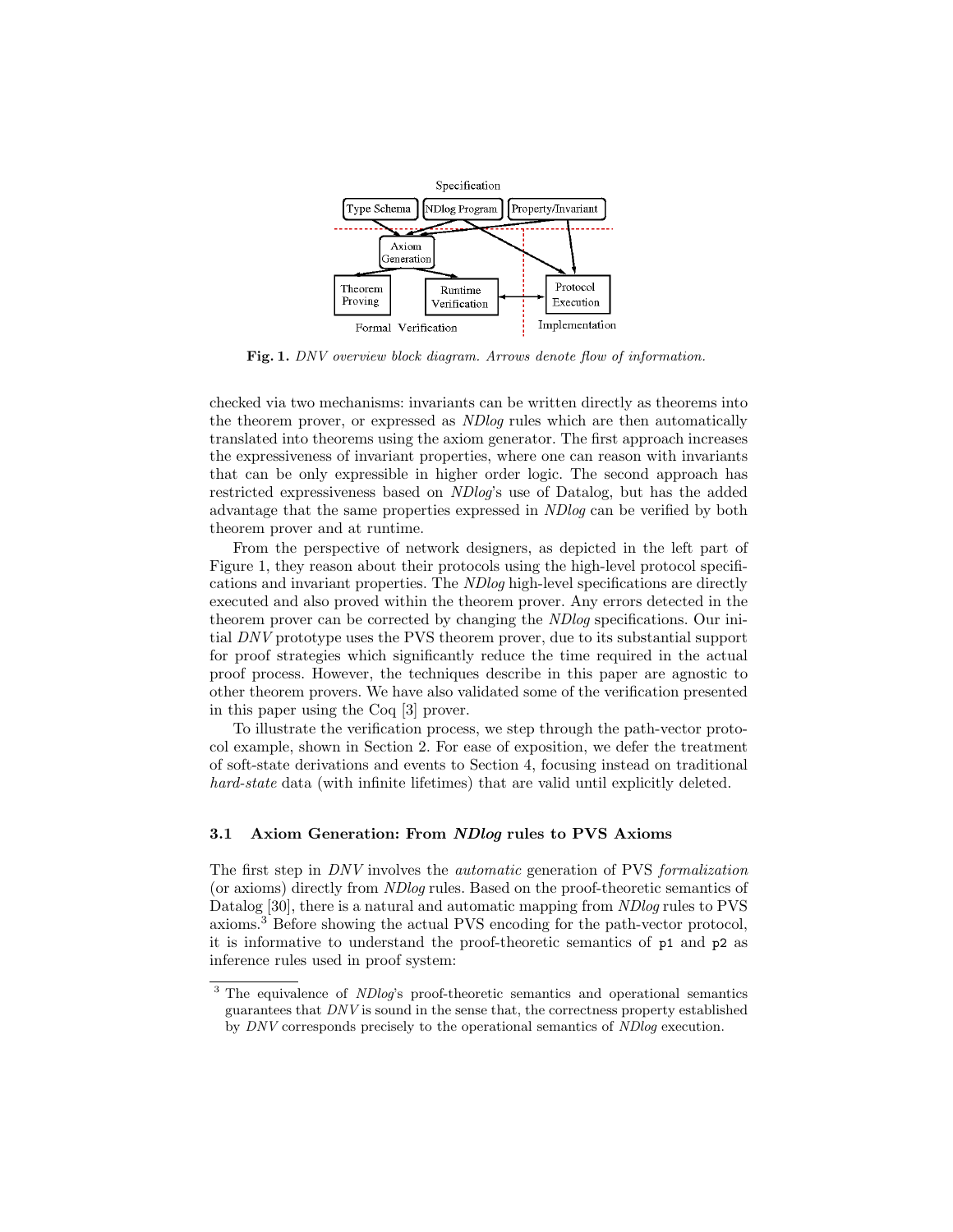The inference rule p1 expresses the logical statement  $\forall (S, D, P, C).$ link $(S, D, C) \wedge$  $P = f_{init}(S, D) \implies path(S, D, P, C)$ 

Rule p2 is slightly more complex as some attribute variables do not appear in the resulting head. The general technique to express these variables is in terms of existential quantification. Accordingly, rule p2 expresses the logical statement that  $\forall (S, D, P, C) \exists (C_1, C_2, Z, P_2).$ link $(S, Z, C_1) \wedge bestPath(Z, D, P_2, C_2) \wedge C =$  $C_1 + C_2 \wedge P = f_{concatPath}(Z, P_2) \implies path(S, D, P, C)$ 

From the above logical statements, DNV generates the following axioms: path\_generate: AXIOM

```
FORALL (S,D,Z:Node)(C:Metric)(P:Path):(link(S,D,C) AND P=f_init(S,D)) OR
  ((EXISTS (P2:Path)(C1,C2:Metric):(link(S,Z,C1) AND bestPath(Z,D,P2,C2)
    AND C=C1+C2 AND P=f_concatPath(Z,P2))) =>path(S,D,P,C)
```
path\_close: AXIOM

```
FORALL (S,D,Z:Node)(C:Metric)(P):path(S,D,P,C)=>
```

```
((link(S,D,C) AND P=f_init(S,D)) OR (EXISTS (Z:Node)(P,P2:Path)
  (C1,C2:Metric): (link(S,Z,C1) AND bestPath(Z,D,P2,C2) AND C=C1+C2
   AND P=f_concatPath(Z,P2))))
```
The first path generate axiom is generated in a straightforward manner from rules p1 and p2, where the logical OR indicates that path facts can be generated from either rule. The path close axiom indicates that the path tuple is the smallest set derived by the two rules, ensuring that these axioms automatically generated in DNV correctly reflected the minimal model of NDlog semantics. The list manipulation functions f\_concatPath and f\_init are predefined from PVS primitive types. We omit this discussion due to space constraints.

PVS provides inductive definitions that allows the two axioms above to be written in a more concise and logically equivalent form:

 $path(S,D,(P: Path),C): INDUCTIVE bool =$ 

(link(S,D,C) AND P=f\_init(S,D) AND Z=D) OR (EXISTS (C1,C2:Metric)

 $(Z2:Node)$   $(P2:Path): link(S,Z,C1)$  AND  $path(Z,D,P2,C2)$  AND

C=C1+C2 AND P=f\_concatPath(S,P2) AND f\_inPath(S,P2)=FALSE)

The universal quantifiers over the attributes to path (i.e.  $S, D, Z...$ ) are implicitly embedding and existential quantifiers such as C1 and C2 are explicitly stated. DNV axiom generator always produces this inductive definition, and employs the axiom form only in the presence of mutual dependencies among the head predicates which makes PVS inductive definition impossible. Also note that the use of f inPath(S,P2)=FALSE constraint prevents loops in path.

Accordingly, NDlog rules p3-p4 are automatically compiled into PVS formalization in a similar way:

bestPathCost(S,D,min\_C): INDUCTIVE bool =

(EXISTS (P:Path): path(S,D,P,min\_C)) AND (FORALL (C2:Metric):

 $(EXISTS (P2:Path): path(S,D,P2,C2)) \Rightarrow min_C<$ 

bestPath(S,D,P,C):INDUCTIVE bool =

bestPathCost(S,D,C) AND path(S,D,P,C)

In addition to the above PVS encoding for NDlog rules, type definitions are produced automatically from the database schema information. For instance, given a database schema definition for link(src:string, dst:string, metric:integer) the corresponding PVS type declaration is link:[Node,Node,Metric -> bool] where Node is declared as a string type and Metric as an integer type.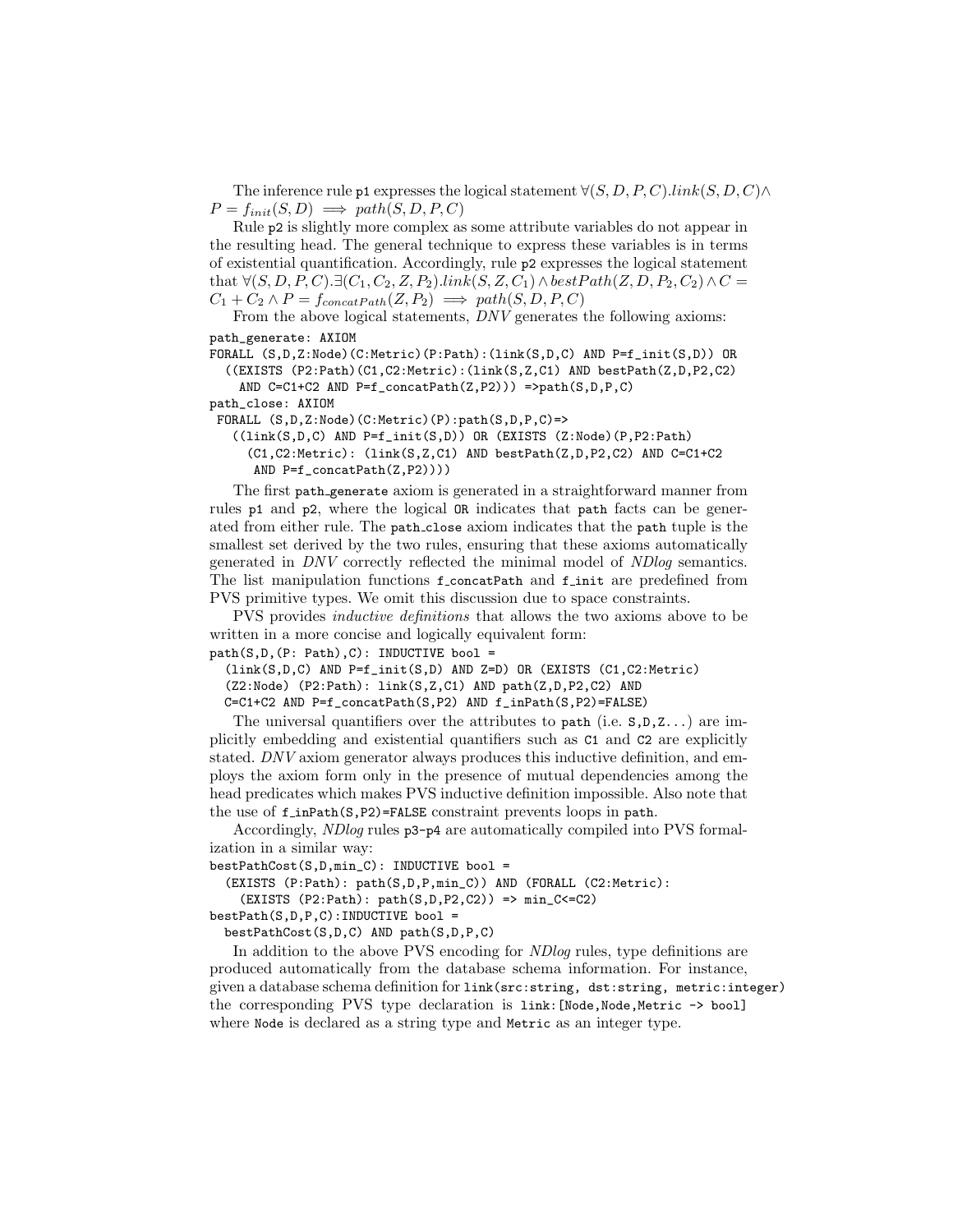#### 3.2 Proving Route Optimality in the Path-Vector Protocol

The next step involves proving actual properties in PVS. Properties are expressed as PVS theorems and serve as starting points (or goals) in the proof construction process. We illustrate this process by verifying the route optimality property in the path-vector protocol expressed in the following PVS bestPathStrong theorem:

#### bestPathStrong: THEOREM

FORALL (S,D:Node) (C:Metric) (P:Path): bestPath(S,D,P,C) => NOT (EXISTS (C2:Metric) (P2:Path): path(S,D,P2,C2) AND C2<C)

The above theorem specifies that for a given bestPath(S,D,P,C) from S to D, P is the optimal path, i.e. there does not exist another path P2 from S to D with lower cost C2.

Given the above theorem, one can then utilize PVS to carry out the proof process. PVS performs the proof in a goal-directed fashion, in this case, starting from the bestPathStrong goal, and then recursively reducing it to subgoals until all subgoals are trivially true. PVS has approximately 100 built-in proof strategies, of which 20 are usually sufficient to automate a majority of the proof effort. We display the strawman proof process that does not utilize any userdefined proof strategies specific to declarative network beyond PVS's built-in proof commands:

```
("" (skosimp*) (expand bestPath) (prop) (expand bestPathCost)
(prop) (skosimp*) (inst -2 C2!1) (grind))
```
The proof script reflects the interactive proof process in PVS directed by the user, where PVS takes care of all low level proof details and allows the user to concentrate on high-level proof strategies. Without going into details of each PVS command, we provide a high-level intuition of each step. The first command skosimp\* performs repeated skolemization that removes universal quantifiers S,D,C and P in the theorem. Skolemization is generally the first proof step to try in proving any universal quantified theorems. The subsequent two expand commands are used to unfold the earlier inductive definition shown in 3.1, each followed by prop that performs proportional simplification. Then skosimp\* is employed to remove universal quantifiers and inst to instantiate the existential quantified variable with proper instance (C2!1). The rest of the proof is complete by using PVS's grind command which performs skolemization, heuristic instantiation, propositional simplification and decision procedures for linear arithmetic and equality.

Once the above proof script is supplied, PVS requires only fraction of a second to carry out the actual proof. When the proof is completed, it covers all instances of the network. This is in contrast to model checking, which explores only specific network instances. In addition to proving the route optimality property of the declarative path-vector protocol, we have proven properties such as the potential cycles in the protocol if the cycle check (enforced using the f inPath function) is removed.

The strawman proof process here is restricted to PVS's built-in proof commands, and does not utilize any user-defined proof strategies that exploits domainspecific information. As a result, the proof requires an expert in declarative network and theorem proving. Given that our target users are network designers, the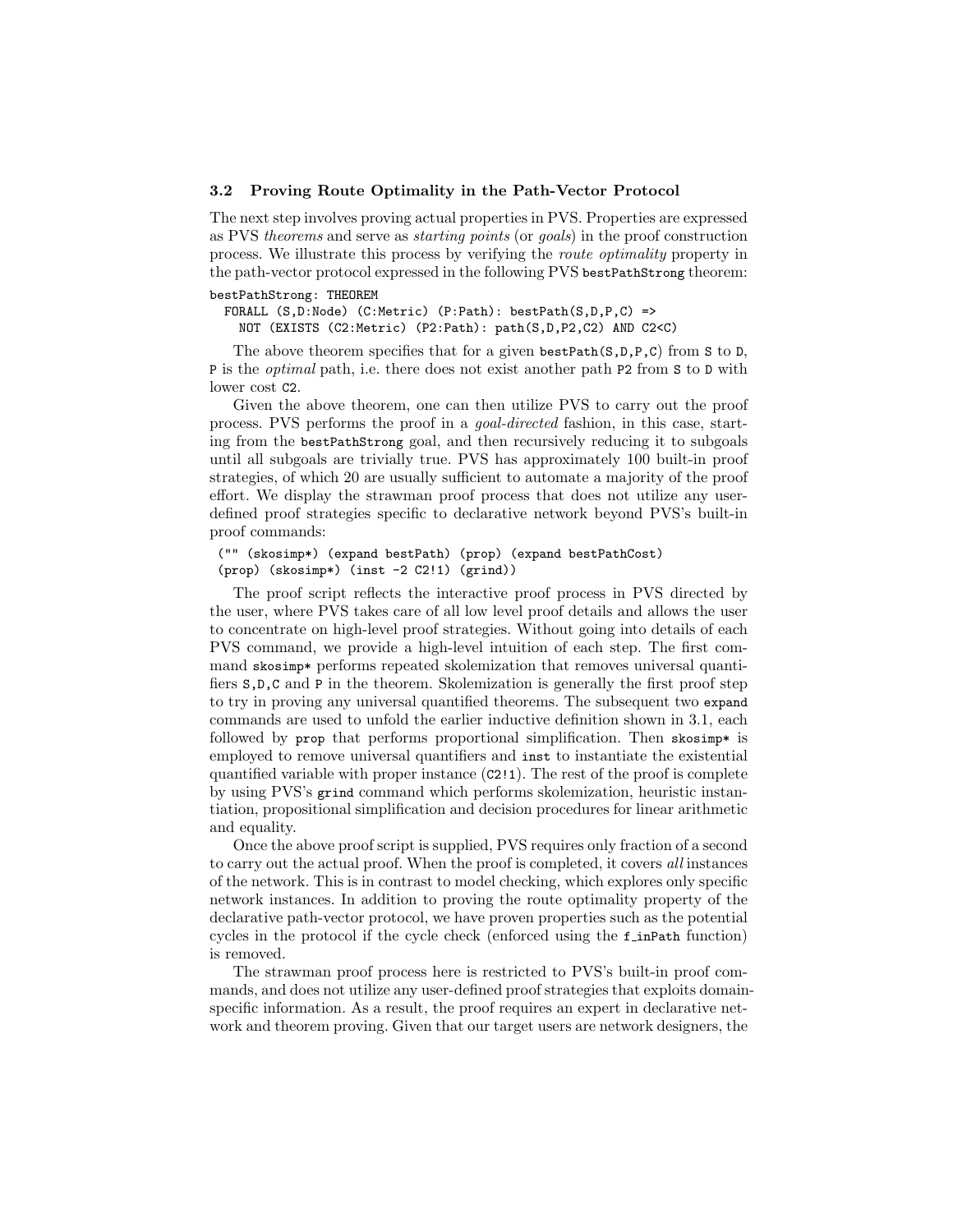proof process should ideally be automated. In reference [32], we discuss the potential of using domain-specific PVS strategies tailored to declarative networking to support the proof construction.

## 4 Soft-state, Events and Network Dynamics

Up to this point, we have limited our verification to a subset of the complete NDlog language by omitting the treatment of *soft-state tuples (i.e. predicates)*. This simplification enables us to generate axioms recognizable by a theorem prover directly from *NDlog* programs without having to worry about the semantics of time and data expiration. In practice, soft-state data and events are central in network protocols, and adopted in many declarative network implementations. In the rest of this section, we will introduce the soft-state model in declarative networking, describe how rules with soft-state predicates (referred as soft-state rules) can be verified in a similar fashion as shown in Section 3, by first rewriting soft-state rules into logically equivalent rules with only hard-state predicates (i.e.hard-state rules).

#### 4.1 Soft-state Model in Declarative Networking

Declarative networking incorporates support for soft-state [26] derivations commonly used in networks. In the soft state storage model, all data (input and derivations) has an explicit "time to live" (TTL) or lifetime, and all expired tuples must be explicitly reinserted with their latest values and a new TTL or they are deleted.

To support soft-state, an additional language feature is added to the NDlog language, in the form of a materialize [19] declaration at the beginning of each NDlog program that specifies the TTL of predicates. For example, the expression materialized(link,10,keys(1,2)) specifies that the link tuple is stored at a table with primary key set to the first and second attributes (denoted by keys(1,2) and that each  $\text{link tuple}$  has a lifetime of 10 seconds<sup>4</sup>. If the TTL is set to infinity, the predicate will be treated as hard-state.

The soft-state storage semantics are as follows. When a tuple is derived, if there exists another tuple with the same primary key but differs on other attributes, an update occurs, in which the new tuple replaces the previous one. On the other hand, if the two tuples are identical, a refresh occurs, in which the existing tuple is extended by its TTL.

For a given predicate, in the absence of any materialize declaration, it is treated as an event predicate with lifetime set to zero. Since events are not stored, they are primarily used to trigger other rules or in response to network events. Reference [17] provides more details on how soft-state storage model and events are implemented within a declarative networking engine.

 $4$  Following the conventions of the  $P2$  declarative networking system, attribute 0 is reserved for the predicate name.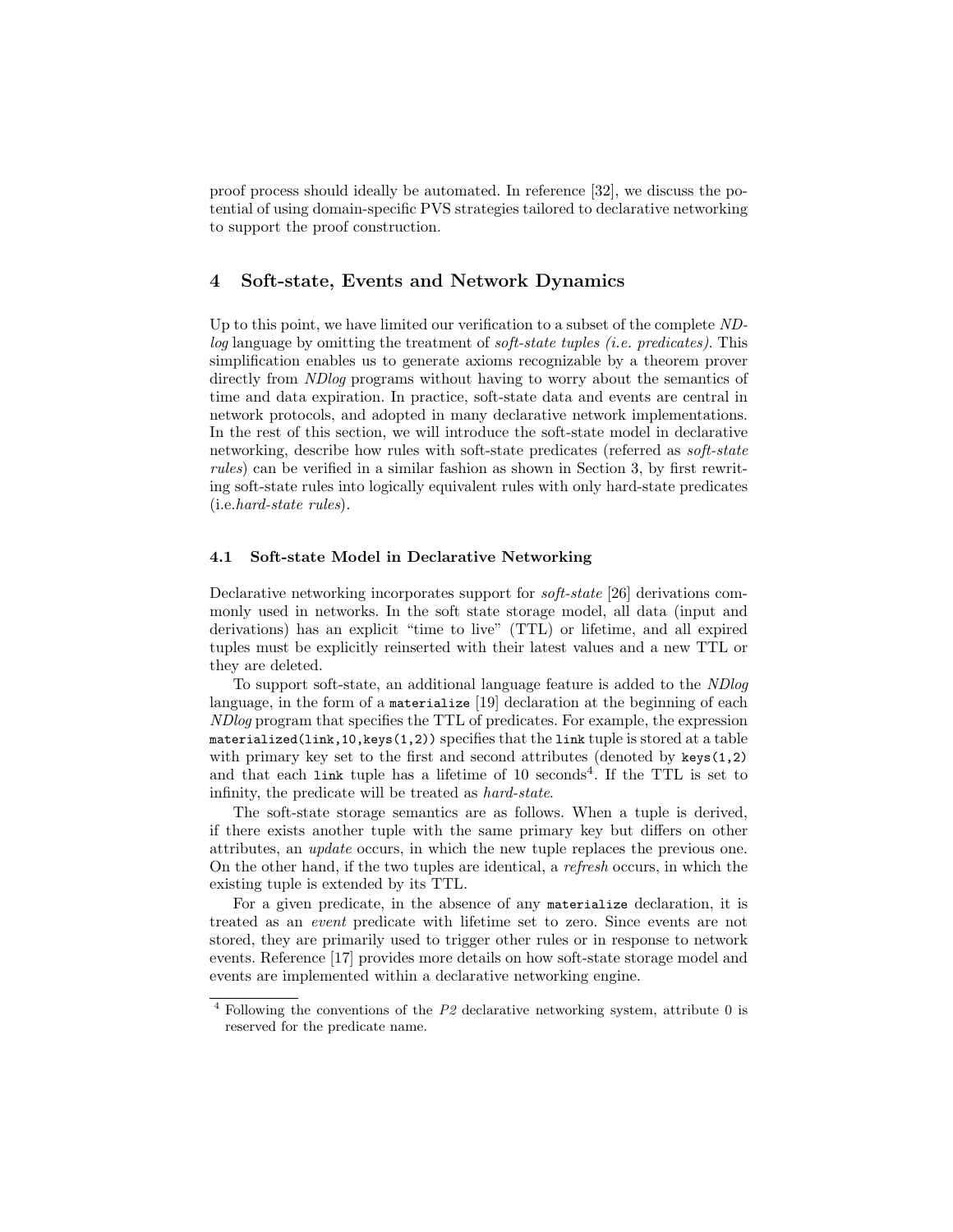#### 4.2 Soft-state to Hard-state Rewrite in DNV

The rule rewrite consists of two steps. First, all soft-state predicates of the form  $p(\ldots)$  where " $\ldots$ " refer to predicate arguments, are translated into an equivalent hard-state predicate of the form  $p(\ldots,Tc,T1)$ , where the additional attributes Tc and Tl denote the creation time and lifetime of each tuple p respectively. This initial rewrite step makes explicit the creation time and lifetime by adopting Tc, Tl in each soft-state predicate. Event predicates are rewritten in a similar fashion. However, Tl is omitted since events have zero lifetime by definition.

After the first step, additional constraints reflecting soft-state semantics are added to ensure that all soft-state facts only process with other facts valid within the same window period of time, as expressed in terms of constraints over Tc and Tl. Consider soft-state rules of the form,  $e: -e_1, s_1, s_2, ..., s_n$ . This rule triggered by input event  $e_1$  with creation time  $T c_{e1}$ , takes as input both the triggering event and several soft-state predicates  $s_1, s_2, ..., s_n$ , and generates a event. The rewritten equivalent hard-state rules is of the form:

 $e(..., T c_{e1}) : -e_1(..., T c_{e1}), s_1(..., T c_{s1}, T l_{s1}), s_2(..., T c_{s2}, T l_{s2}), ..., s_n(..., T c_{sn}, T l_{sn}),$  $T c_{s1} < T c_{e1} \leq T c_{s1} + t l_{s1}, ..., T c_{sn} < T c_{e1} \leq T c_{sn} + T l_{sn}.$ 

Since the event  $e_1$  directly triggers the derivation of  $e$ , the creation time of the derived event e is set to be the same as that of the input  $e_1$  (i.e.  $T_{\mathcal{C}_{e1}}$ ). An additional n constraints  $T c_{si} < T c_{e1} \leq T c_{si} + T l_{si}$  are added to ensure that only soft-states  $s_i$  with valid time interval  $[T c_{si}, T c_{si}+T l_{si}]$  that always overlaps with  $T c_{e1}$  are used to generate e.

Another possible class of soft-state rules are of the form,  $e : -s_1, s_2, ..., s_n$ , where an event  $e$  is generated by sets of soft-states. The main difference compared to the previous soft-state rule is the lack of a triggering event. The rewritten hard-state rule is of the form:

 $e(...,Tc): -s_1(...,Tc_{s1},Tl_{s1}), s_2(...,Tc_{s2},Tl_{s2}),..., s_n(...,Tc_{sn},Tl_{sn}), Tc = max < Tc_{s1},$  $T c_{s2},..., T c_{sn} >, T c_{s1} < T c \leq T c_{s1} + t l_{s1},..., T c_{sn} < T c \leq T c_{sn} + T l_{sn}.$ 

Note that  $T_c$  is set to the *max* of all possible creation times of the input soft-state predicates (since the derived fact is true only when all the input facts are present).

The same rewrite process applies to rules that derive soft-state predicates s instead of events e. The main difference is an additional Tl attribute to s in the rewritten rule. This Tl attribute is set to the to the declared lifetime in corresponding table for s (indicated in the materialize statement). We omit the presentation due to space constraints.

### 5 Case Study: Distance-vector in a Dynamic Network

In this section, we illustrate the capability of  $DNV$  in reasoning about eventual semantics of protocols in dynamic networks. We base our illustration on the verification of the distance-vector protocol, commonly used for computing shortest routes in a network. Due to space constraints, we are not able to show exhaustively all the PVS specifications and proofs. The interested reader is referred to reference [6] for the complete PVS axioms, theorems, and proofs.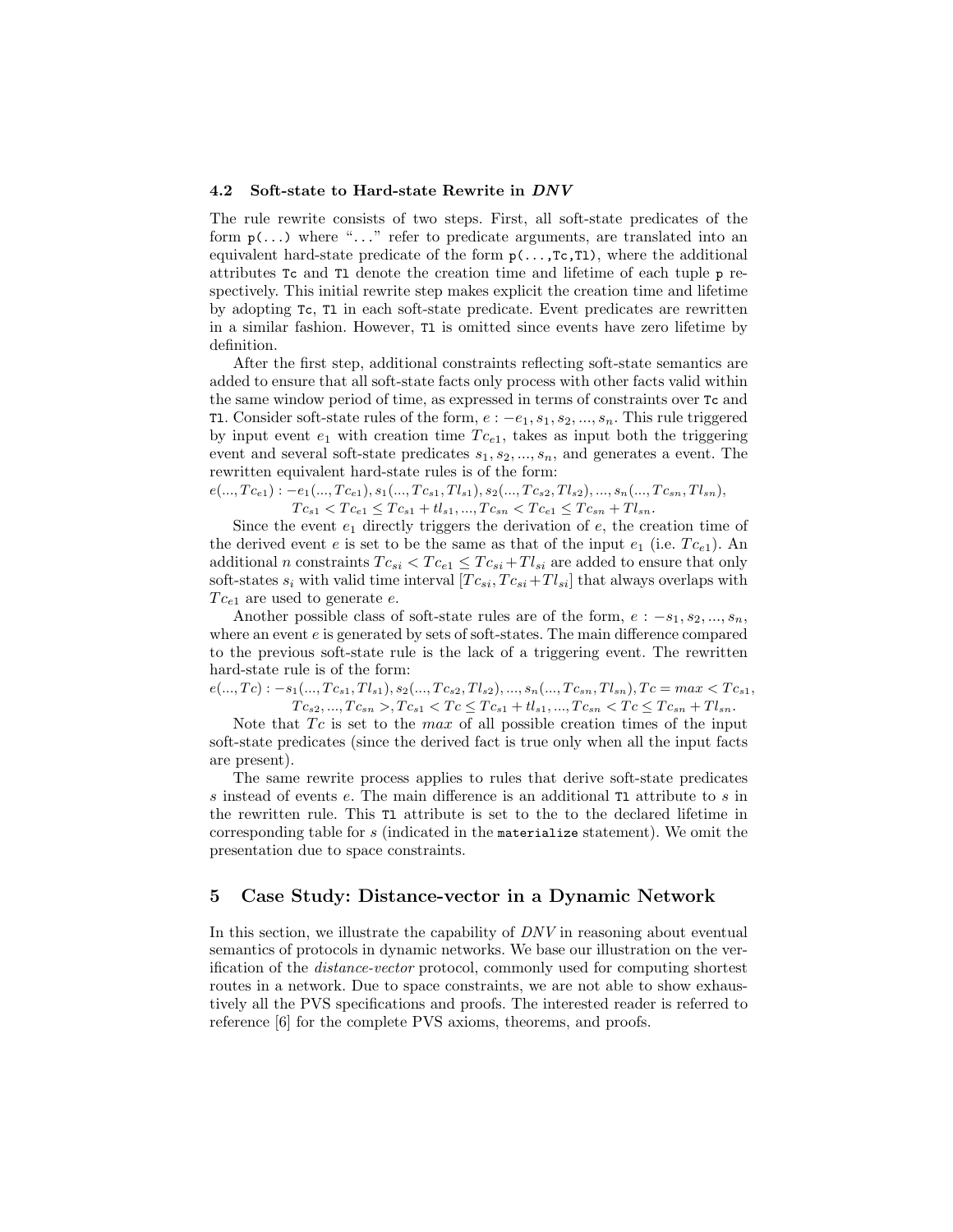#### 5.1 Distance Vector Protocol Specification in NDlog

The following soft-state NDlog program implements the distance-vector protocol, computing best paths with least cost:

```
materialize(hop,10,keys(1,2,3)).
materialize(bestHop,10,keys(1,2)).
materialize(bestHopCost,10,keys(1,2)).
dv1 hop(\mathbb{GS}, D, D, C) :- link(\mathbb{GS}, D, C).
dv2 hop(\mathbb{GS}, D, Z, C) : - hopMsg(\mathbb{GS}, D, Z, C).
dv3 bestHopCost(@S,D,min<C>) :- hop(@S,D,Z,C).
dv4 bestHop(@S,D,Z,C) :- bestHopCost(@S,D,C), hop(@S,D,Z,C).
dv5 hopMsg(@N,D,S,C1+C2):-periodic(@S,5),bestHop(@S,D,Z,C1),link(@S,N,C2).
Query bestHop(@S,D,Z,C)
```
This program derives soft-state predicates hop, bestHop, and bestHopCost with TTL of 10 seconds, and an event predicate hopMsg, and takes as input link tuples which represents dynamic network topology and is implemented by some periodic neighbor maintenance mechanism [6].

First, rules dv1-dv2 derive hop(@S,D,Z,C) tuples, where Z denotes the next hop (instead of the entire path) along the path from S to D. Second, the protocol is driven by the periodic generation of hopMsg(@S,D,Z,C) in rule dv5, where each node **S** advertises its knowledge of all possible best hops table (best Hop) to all its neighbors. Note that bidirectional connectivity and cost is assumed. Each node receives the advertisements as hopMsg events (rule  $dv2$ ) which it then stores locally in its hop table. Finally, Rules  $dv3-dv4$  compute the best hop for each source/destination pair in a similar fashion as the earlier path-vector protocol.

Unlike the path-vector protocol presented in Section 2.2, the distance-vector protocol computes only the next hop along the best path, and hence does not store the entire path between any two nodes.

#### 5.2 Soft-state Rewrite and Automated Axiom Generation

The following NDlog rules dv1-dv6 shows the equivalent hard-state rules after applying the soft-state rewrite process described in Section 4.2.

```
dv1 hop(@S,D,D,C,Tc,10) :- link(@S,D,C,Tc,10).
dv2 hop(@S,D,Z,C,Tc,10) :- hopMsg(@Z,D,W,C2,Tc2), Tc=Tc2+5, C=C2+1.
dv3 bestHopCost(@S,D,min<C>,Tc,10) :- hop(@S,D,D,C,Tc,10).
dv4 bestHop(\mathcal{CS}, D, Z, C, Tc, 10) :- bestHopCost(\mathcal{CS}, D, C, Tc, 10),
                            hop(@S,D,Z,C,Tc1,10), Tc1<Tc<=Tc1+10.
dv5 hopMsg(@N,D,Z,C,Tc) :- periodic_dv(@S,5,Tc), bestHop(@S,D,Z,C,Tc1,10),
                    link(@S,N,C,Tc2,10), Tc2<Tc<=Tc2+10, Tc1<Tc<=Tc1+10.
dv6 periodic_dv(@S,5,Tc) :- periodic_dv(@S,5,Tc2), Tc=Tc2+5
Query bestHop(@S,D,Z,C,Tc,Tl)
```
Rules dv1-dv5 are the corresponding hard-state rewrites, and dv6 emulates the behavior of periodic streams employed in dv5, as described in Section 4.2. We introduce an extra constraint Tc=Tc2+5 in rule dv2. This condition is required so that causality of rule execution is preserved within one interval: resulting hopMsg events generated within one periodic interval derives hop facts used in the next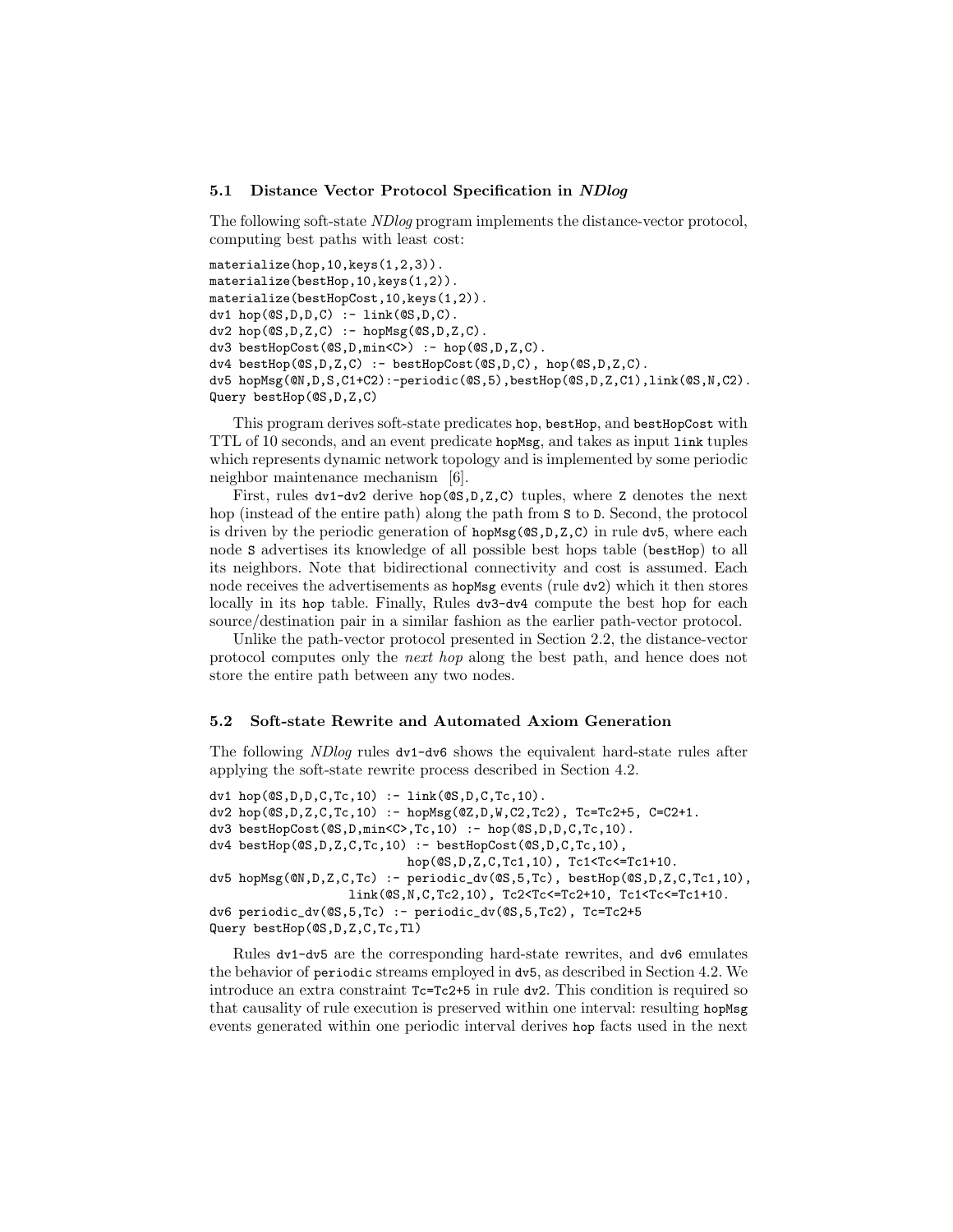period internal and not vice versa. We note that this addition constraint is automatically added: required only in cases when rules depend on each other in a cyclical fashion (e.g. hop derived in dv1-dv2, hopMsg in dv5, and bestHop in dv4), a dependency that can be detected via static check.

Based on this rewritten program, the automatically generated PVS axioms are as follows:

```
hopMsg(S,D,Z,C,Tc): INDUCTIVE bool =
  (EXISTS (Tc2,T3:Time): bestHop (S,D,Z,C,Tc2,10) AND periodic(S,5,Tc)
    AND link(S,D,Tc3,10) AND Tc2<Tc<=Tc2+10 AND Tc3<Tc<=Tc3+10 AND C=1)
hop(S, D, Z, C, Tc, T1): INDUCTIVE bool =
  (link(S,D,Tc,10) AND Z=D AND Tl=10 AND C=1) OR (EXISTS (C2:Metric)
   hopMsg(S,D,Z,C2,Tc2) AND C=C2+1 AND Tl=10 AND Tc=Tc2+5)
bestHopCost(S,D,MIN_C,Tc,Tl): INDUCTIVE bool =
  (EXISTS (Z:Node): hop(S,D,Z,MIN_C,Tc) AND Tl=10) AND
    (FORALL (C:Metric): (EXISTS (Z:Node): hop(S,D,Z,C,Tc,10))=>MIN_C<=C)
bestHop_refresh: AXIOM
 FORALL (S,D,Z:Node) (C:Metric) (Tc:Time): bestHopCost(S,D,C,Tc,10)
    AND hop(S,D,Z,C,Tc,10)=>bestHop(S,D,Z,C,Tc,10)
bestHop_close: AXIOM
 FORALL (S,D,Z:Node) (C:Metric) (Tc:Time): bestHop(S,D,Z,C,Tc,10)
    => (bestHopCost(S,D,C,Tc,10) AND hop(S,D,Z,C,Tc,10))
periodic_dv(S,I,Tc): INDUCTIVE bool =
 EXISTS (Tc2:Time): periodic_dv(S,I,Tc2) AND Tc=Tc2+5 AND I=5
```
Recall automatic axiom generation process in Section 3.1, PVS axioms would be explicitly used in face of mutual dependencies between rules (that derive bestHop, hop, and hopMsg). To break the dependency, we therefore specify dv4 with two axioms bestHop\_refresh and bestHop\_close.

#### 5.3 Eventual Convergence Proof in a Stable Network

The lack of knowledge of the entire path in the distance-vector protocol comes at the expense of potential update loops in the presence of link updates. This is a well-known limitation of the distance-vector protocol, commonly known as the count-to-infinity problem.

Our verification is performed on a 4-node network instance as shown in Figure 2. Note that this instance represents a loop consisting of three nodes (a, b, and c) that can reach the rest part of the network via a fourth node d, and the results of this verification apply to any arbitrary network that contains such a loop. For ease of exposition we do not consider computation of link tuple here and supply this network instance using the following PVS inductive definition, where each clause connected by logical operator OR represents a link between two nodes:

```
link(S, D, C, Tc, T1): INDUCTIVE bool =
((S=a AND D=b AND C=1 AND Tl=10 AND (EXISTS (i:posnat): Tc=5*i)) OR
((S=b AND D=c AND C=1 AND Tl=10 AND (EXISTS (i:posnat): Tc=5*i)) OR
...
((S=a AND D=d AND C=1 AND T1=10 AND (EXISTS (i:posnat): Tc=5*i))
```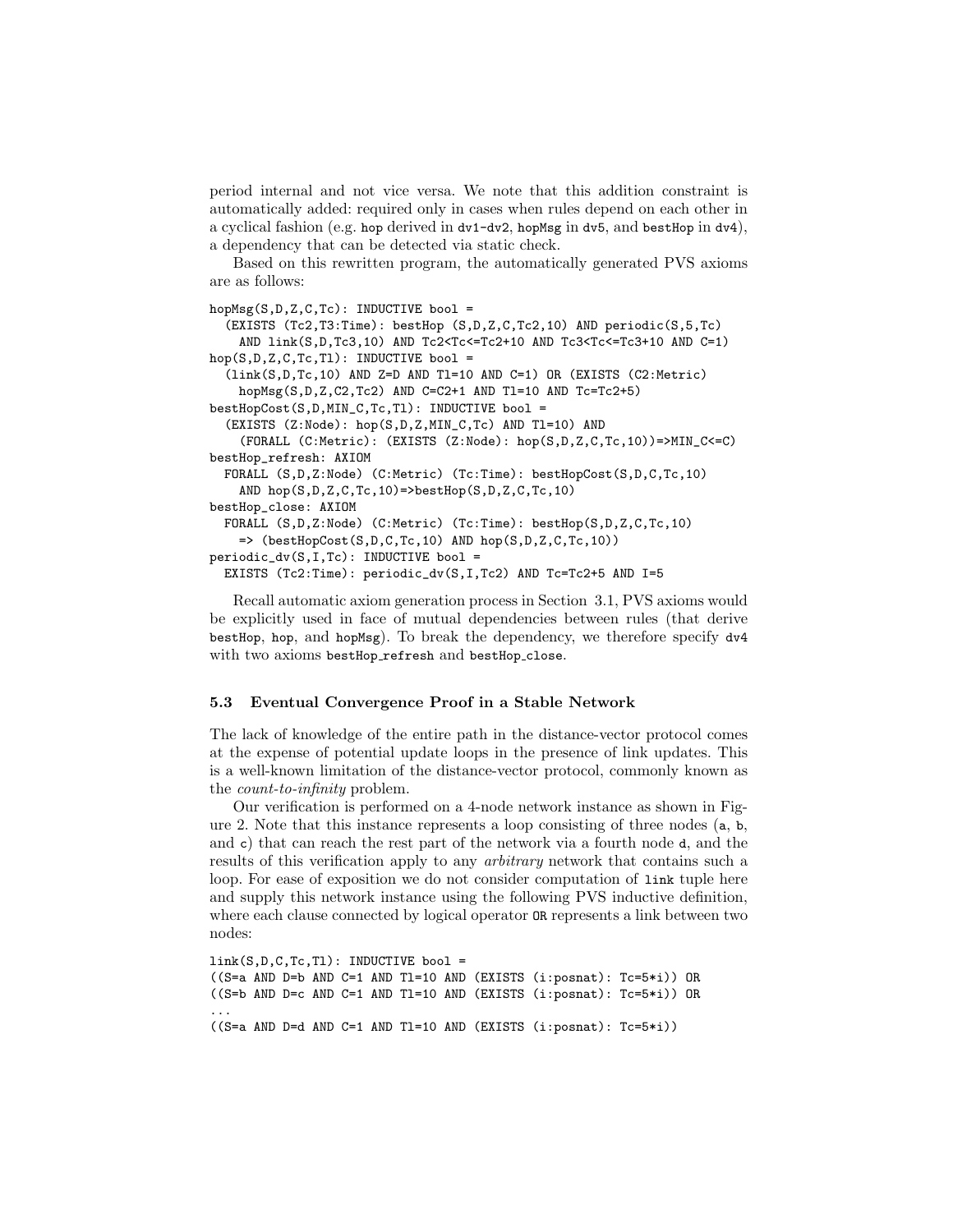Network convergence is expressed using the following theorem:

bestHopCost\_converge: THEOREM

EXISTS (j:posnat): FORALL (S,D:Node)(C:Metric)(i:posnat): (i>j)  $\Rightarrow$  bestHopCost(S,D,C,5\*i,10) = bestHopCost(S,D,C,5\*j,10)

Given an input network, the distance-vector protocol requires a number of rounds of communication among all nodes, for route advertisements (in the form of hopMsg) to be propagated in the network. In the above theorem, the existential quantified variable j denotes the initial number of periodic intervals (set to be at least the network diameter) required to propagate all route advertisements. The theorem states that for any arbitrary time i after j, the value of bestHopCost always converges (i.e. no longer changes).

#### 5.4 Count-to-Infinity Analysis in a Dynamic Network

In the final DNV example, we demonstrate the capability of DNV to prove the presence of the count-to-infinity problem in the distance-vector protocol. This is a well-studied limitation where the protocol potentially diverges (i.e. not reach steady state) in the presence of link failures.

Before showing the actual proofs, we provide a textbook example [23] that clearly demonstrates the problem intuitively. Revisiting the network in Figure 2, when link(a,d) fails, node a would advertises this information to its immediate neighbors b and c. However, despite the fact that d is no longer reachable from either a b or c, based on information that c can reach d in two hops, b would conclude that it can reach d in three hops. Node c makes a similar conclusion. In the next round of updates, node a learns that b and c can reach d in three hops, and updates its distance to d as four



Fig. 2. Network Dynamics

accordingly. This cycle continues indefinitely, resulting in the count-to-infinity problem.

The proof requires a network scenario that results in a count-to-infinity problem. Using the example described above, we supply this network dynamics using the following PVS inductive definition:

```
link (S,D,C,Tc): INDUCTIVE bool =
((S=a AND D=b AND C=1 AND (EXISTS (i:posnat)): Tc=5*i) AND Tc<100)) OR((S=b AND D=a AND C=1 AND (EXISTS (i:posnat): Tc=5*i) AND Tc<100)) OR
...
((S=a AND D=d AND C=1 AND (EXISTS (i:posnat): Tc=5*i) AND Tc<100)) OR
((S=d AND D=a AND C=1 AND (EXISTS (i:posnat): Tc=5*i) AND Tc<100)) OR
((S=a AND D=b AND C=1 AND (EXISTS (i:posnat): Tc=5*i) AND Tc>=100)) OR
((S=b AND D=a AND C=1 AND (EXISTS (i:posnat): Tc=5*i) AND Tc>=100)) OR
...
((S=c AND D=b AND C=1 AND (EXISTS (i:posnat): Tc=5*i) AND Tc>=100)) OR
((S=b AND D=c AND C=1 AND (EXISTS (i:posnat): Tc=5*i) AND Tc>=100))
```
The definition indicates that the  $link(a,d)$  and  $link(d,a)$  facts are only present before time 100, denoting that a link failure between nodes a and d happens at time 100. The count-to-infinity theorem is expressed as follows: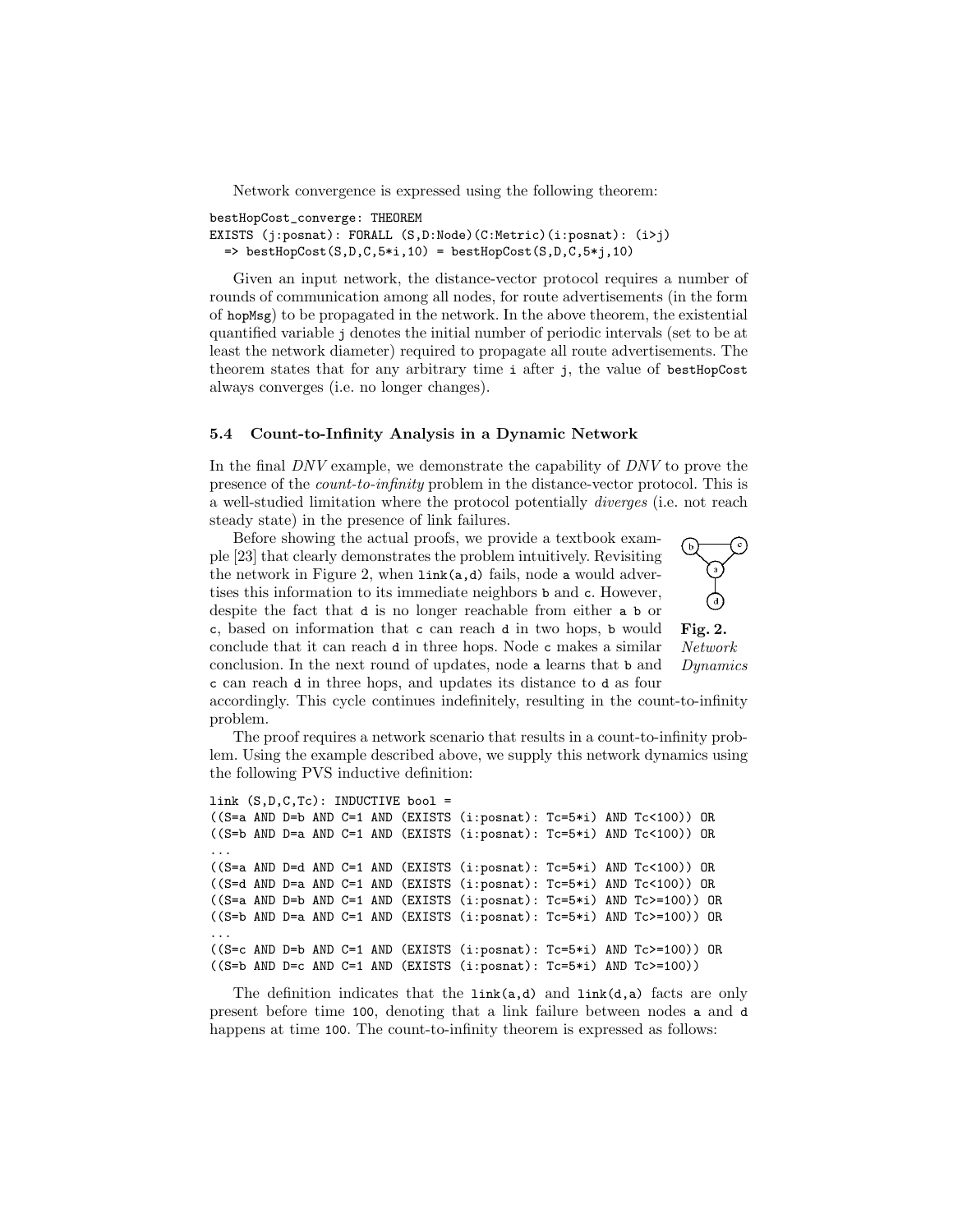bestHop\_increase\_to\_infinity: THEOREM FORALL  $(a,b,d:Node)(t:Time)(c:Metric):(t>100 AND bestHop(a,d,b,c,t,10))=$ (EXISTS  $(t': Time)(c':metric):(t' > t \text{ AND } c' > c \text{ AND } bestHop(a,d,b,c',t',10)))$ 

The theorem above states that if the distance vector protocol diverges, the best hop from a to d will increase indefinitely over time, a symptom of the count-to-infinity problem. In reference [6], we have the complete proof of this theorem, as well as addition theorems that further verify the presence of the count-to-infinity problem. Interestingly, we have been able to prove a stronger PVS theorem specific to a three-node network cycle:  $\forall b, d, a, c, t$ .  $(\exists i.t = i \times 5 \land t >$  $100) \implies (bestHop(b, d, a, c, t, 10) \implies bestHop(b, d, a, c+2, t+10, 10)),$  which expresses the precise pattern that the value of cost argument increases by 2 at every two update intervals of 10 seconds.

We further verify that a well-known solution to this problem, known as the split-horizon solution can avoid any two-node cycle, and show that this solution is insufficient for fixing the count-to-infinity problem in a three-node cycle. Refer to our extended technical report [32] for more details.

## 6 Related Work

We briefly survey existing work on network protocol verification.

Classical theorem proving has been used in the past few decades for verification of network protocols [29, 5, 10, 4]. Despite extensive work, this approach is generally restricted to protocol design and standards, and cannot be directly applied to protocol implementation. A high initial investment based on domain expert knowledge is often required to develop the system specifications acceptable by some theorem prover (up to several man-months). Therefore, even after successful proofs in the theorem prover, the actual implementation is not guaranteed to be error-free. DNV avoids this problem by using a common executable declarative networking language that can be directly verified in a theorem prover.

Runtime verification techniques (e.g. [15, 16, 27]) is a mechanism for checking at runtime that a system does not violate expected properties. Since declarative networks utilize a distributed query engine to execute its protocols, these checks can be expressed as monitoring queries in NDlog. However, any runtime verification scheme will incur additional runtime overheads, and subtle bugs may require a long time to be encountered. Moreover, the properties can be checked in this case are restricted to those can be expressed in NDlog. In particular, any universal quantified properties, such as bestPathStrong we demonstrated in Section 3.2 is not checkable in runtime verification based on *NDlog* query engine.

Model checking is a collection of algorithmic techniques for checking temporal properties of system instances based on exhaustive state space exploration. Recent significant advances in model checking network protocol implementations include *MaceMC* [13] and *CMC* [7]. Compared to *DNV*, these approaches are sound as well, but not *complete* in the sense that the large state space persistent in network protocols often prevents complete exploration of the huge system states. While the heuristics used in exploration maximize the chances of detecting property violations, they are typically inconclusive and restricted to small network instances and temporal properties.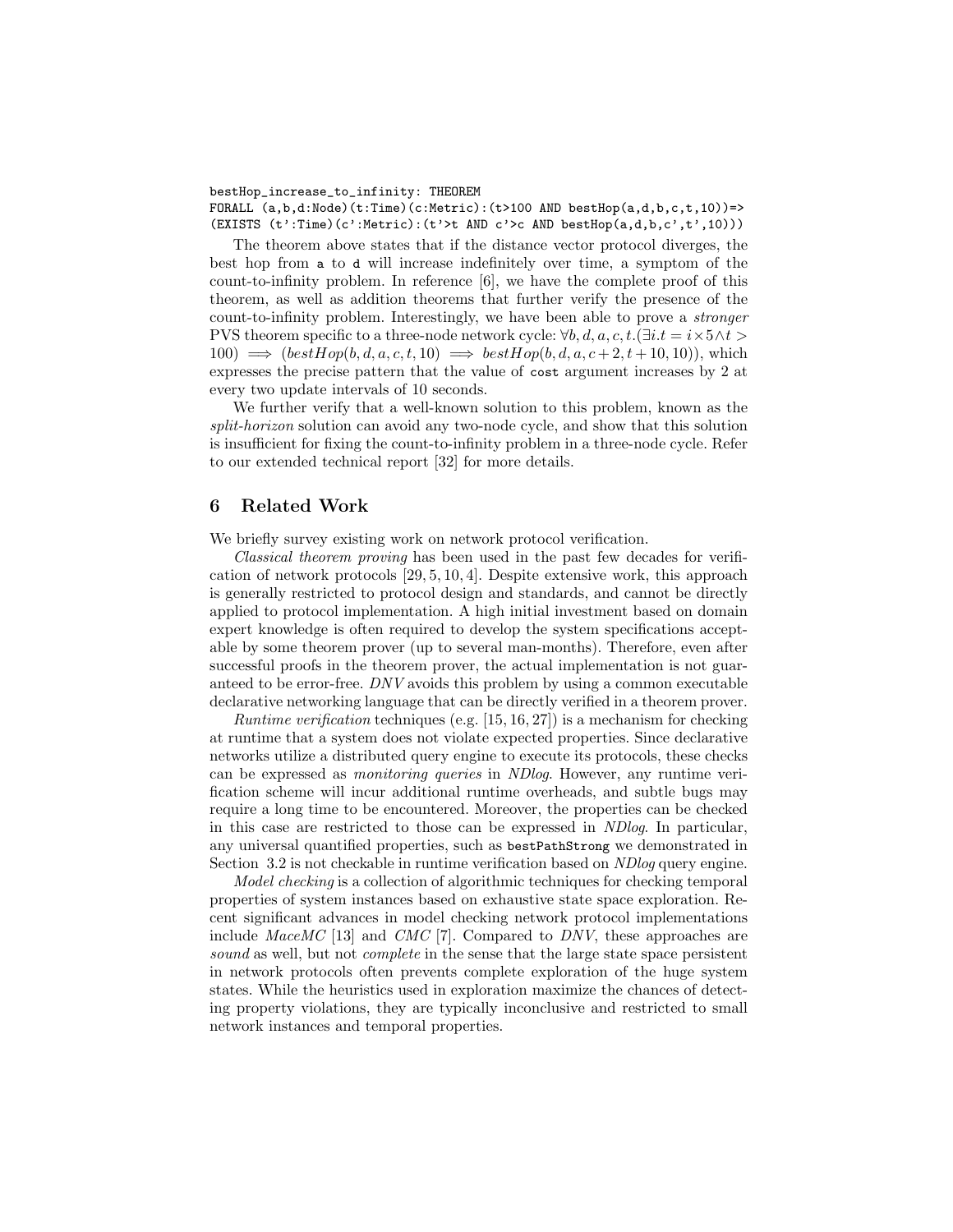By adopting a theorem-proving based approach in this paper, DNV is more expressive and flexible compared to  $MaceMC$  and  $CMC$ , since higher-order logics can be used to specify network properties. In addition, since DNV directly verifies declarative networking specifications, an explicit model extraction step via execution exploration is not required.

## 7 Future Work

We are in the process of applying DNV to more complex overlay networks, and reasoning about routing protocols, particularly when integrated with policies [11, 9]. Our initial experiences suggest that DNV is a promising approach towards a unified framework that integrates specification, implementation, and verification. Moving forward, we have identified a few areas of future work, in the areas of domain specific proof strategies [22, 2], proof automation [33, 34, 28]. We further plan to leverage PVS's support for CTL (variant of temporal logic) model-checking [21] to integrate model checking into DNV. Our extended report [32] details our ongoing and future work.

## 8 Acknowledgments

This work was partially sponsored by NSF CNS-0721845 and DARPA through Air Force Research Laboratory (AFRL) Contract FA8750-07-C-0169. The views and conclusions contained in this document are those of the authors and should not be interpreted as representing the official policies, either expressed or implied, of the Defense Advanced Research Projects Agency or the U.S. Government.

## References

- 1. P2: Declarative Networking. http://p2.cs.berkeley.edu.
- 2. M. Archer, B. D. Vito, and C. Muñoz. Developing user strategies in PVS: A tutorial. In STRATA'03, NASA/CP-2003-212448, 2003.
- 3. Y. Bertot and P. Castéran. Interactive theorem proving and program development. coq'art: The calculus of inductive constructions, 2004.
- 4. K. Bhargavan, D. Obradovic, and C. A. Gunter. Formal verification of standards for distance vector routing protocols. J. ACM, 49(4):538–576, 2002.
- 5. R. Cardell-Oliver. On the use of the hol system for protocol verification. In TPHOLs, pages 59–62, 1991.
- 6. DNV use cases for protocol verification. http://www.seas.upenn.edu/∼anduo/dnv.html.
- 7. D. Engler and M. Musuvathi. Model-checking large network protocol implementations. In NSDI, 2004.
- 8. A. R. et. al. MACEDON: Methodology for Automatically Creating, Evaluating, and Designing Overlay Networks",. In NSDI, 2004.
- 9. N. Feamster and H. Balakrishnan. Correctness Properties for Internet Routing. In Allerton Conference on Communication, Control, and Computing, 2005.
- 10. A. P. Felty, D. J. Howe, and F. A. Stomp. Protocol verification in nuprl. In CAV. Springer-Verlag, 1998.
- 11. T. G. Griffin and J. L. Sobrinho. Metarouting. In ACM SIGCOMM, 2005.